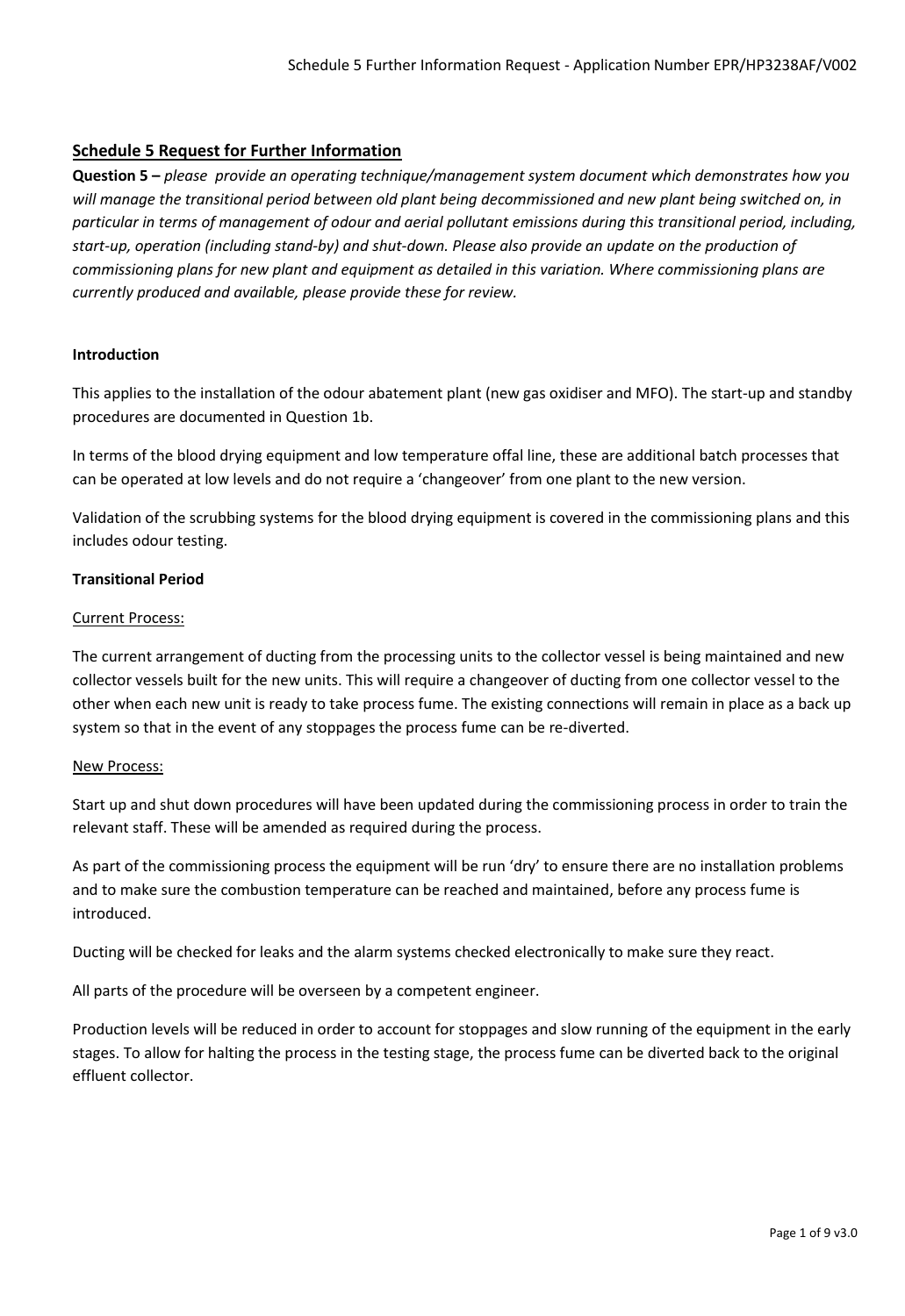## Risk Assessment:

The main risks are release of odour and / or release of CO / NOx above statutory limits due to inefficient combustion. Engineers will be in attendance for the start-up periods and initial running of the equipment to minimise any adverse effects.

Odour – the back-up abatement of thermal oxidiser and/or steam boiler(s) and air cooled condenser(s) will be in operation to ensure rapid control of odours should the new plant fail or perform below standard. Once signed off as commissioned, olfactometry testing will be carried out on the stack emissions.

As detailed within the EMS – on site and off site checks will be carried out to check for off-site odour impacts and the commissioning process will be halted if required, following discussion with the commissioning engineers to establish the extent of the problem.

Emissions – for both units the equipment will be set up for optimum use of fuel and effective combustion. Levels of carbon monoxide, oxygen and NOx will be monitored at the exhaust point from the combustion chamber. The combustion chamber temperature will also be monitored. Visual checks for black smoke on initial start-up will also be done to ensure this is minimised.

The MFO also has continuous monitoring systems set for the exhaust gases and this will be calibrated as part of the commissioning process.

Both units have electronic controls on combustion conditions.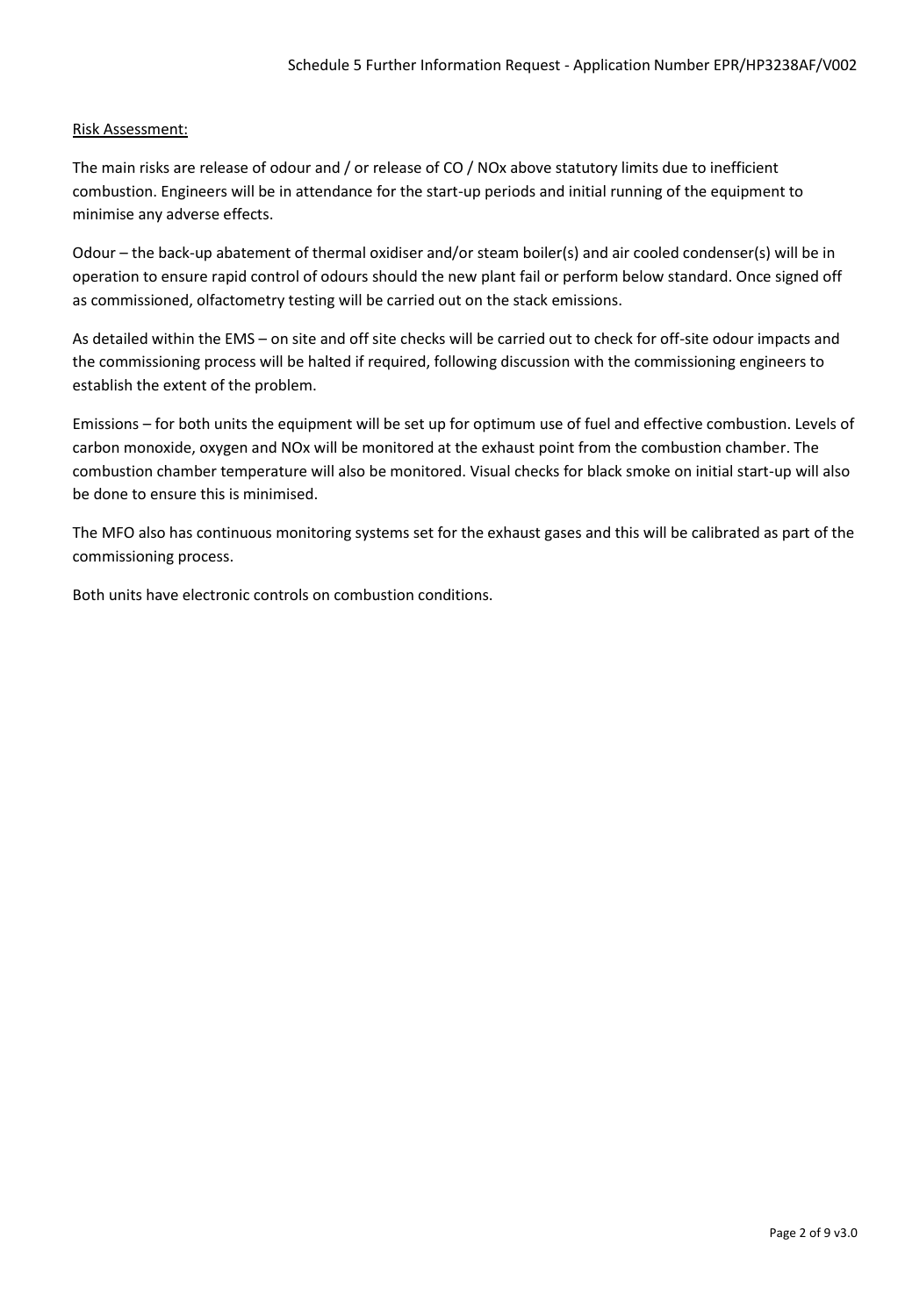# **Process Flow**

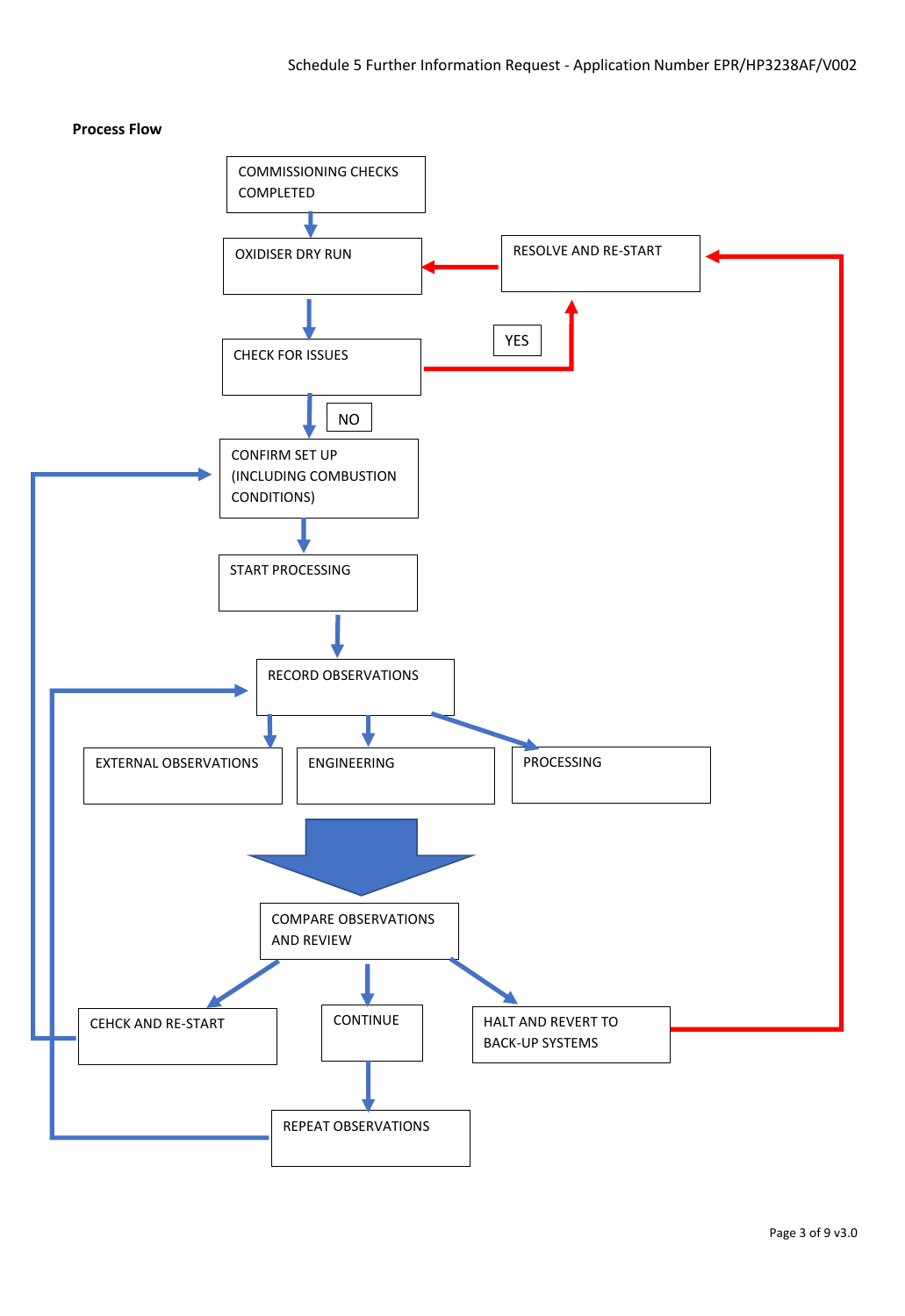# **Commissioning Plans**

A summary of the commissioning plans is detailed here. These are managed by the installation engineers and are subject to change as and when the installation moves to completion. Timescales depend on the successful implementation of each step.

# **Blood processing and drying**

| Step                                             | Description                                                                                                                 | Milestone                                                                                       | Comment                                                                  |
|--------------------------------------------------|-----------------------------------------------------------------------------------------------------------------------------|-------------------------------------------------------------------------------------------------|--------------------------------------------------------------------------|
| Assembly                                         | Line assembled as per<br>drawings                                                                                           |                                                                                                 |                                                                          |
| Check                                            | Sense check against<br>design                                                                                               | Reviewed and any<br>modifications<br>incorporated                                               |                                                                          |
| <b>Cold Testing</b>                              | Wiring and function to<br>check                                                                                             | Check for signals on<br>sensors and valves                                                      |                                                                          |
| Mechanical                                       | <b>Functional checks</b>                                                                                                    |                                                                                                 | Repeat as required                                                       |
| Dry Run                                          | Check all parts work<br>together                                                                                            | Make sure all alarms,<br>failsafe operations,<br>stop / start functions<br>work as design       | Repeat as required                                                       |
| Hot test on decanter<br>and coagulator           | Making sure this<br>section still works as<br>previous                                                                      | Temperature<br>requirement, no<br>steam leaks                                                   |                                                                          |
| Re-check                                         | Visual check of<br>mechanical and<br>electrical                                                                             |                                                                                                 |                                                                          |
| Hot test on full line                            | Test full line at<br>temperature before<br>adding product.<br>Signal testing<br>Running in of burner                        | Temperature<br>requirement, no<br>steam leaks                                                   | Repeat as required                                                       |
| With Product                                     | Run line with limited<br>amount of product                                                                                  | Check for steam<br>supply, steam or<br>product leaks, make<br>sure temperatures are<br>reached. | Repeat as required                                                       |
| Recheck                                          | Visual check of<br>mechanical and<br>electrical                                                                             | No deviations from<br>design                                                                    | Repeat as required                                                       |
| Performance testing                              | Performance test<br>$includes -$<br>temperature reached,<br>moisture content of<br>blood meal,<br>containment of<br>odours. | Installer to sign off<br>when commissioning<br>is complete.                                     | Repeat as required                                                       |
| Performance testing<br>of Abatement<br>Equipment | Efficient removal of<br>odours including<br>testing using gastec<br>tubes for H2S and                                       | Exhaust air to be<br>directed to biofilters<br>until test results<br>indicate the levels are    | To be tested at<br>different stages in<br>commissioning (as<br>required) |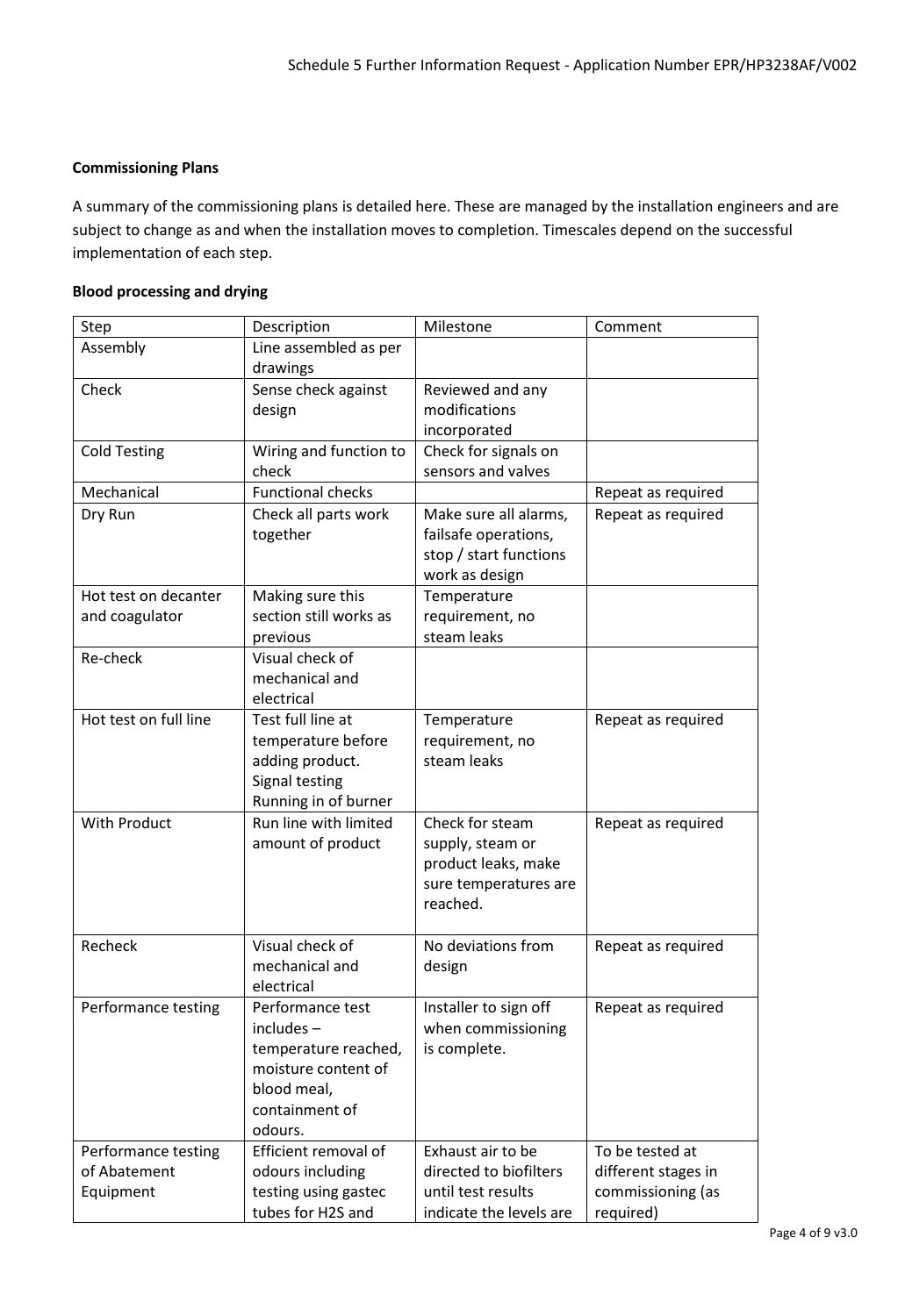| <b>Step</b> | Description           | Milestone               | Comment |
|-------------|-----------------------|-------------------------|---------|
|             | Ammonia plus          | suitable for release to |         |
|             | Olfactometry testing. | atmosphere              |         |

## **Biomass Oxidiser**

The manufacturer will be directing the commissioning of the equipment during installation and this will cover both cold and hot commissioning work. Timescales are approximate and dictated by the nature of the test and whether any re-testing is required.

The main areas to consider during the process are:

- *Cold Commissioning*
	- o *Electrical safety*
	- o *Mechanical safety*
	- o *Effectiveness of control measures and instrumentation*
	- o *Effectiveness of safety and emergency equipment*

# o *Calibration of sampling equipment*

Prior to start a risk analysis is carried out relating to operational safety during the testing phases, necessary warning signs erected and basic safety rules shared. This supplements the existing site rules for contractor safety. The system is checked for air/water/ lubricant leaks prior to switching on and during initial test runs. Hydrostatic testing is carried out on pipework and pumps. Thermal insulation is checked prior to any hot testing.

- *Hot Commissioning*
	- o *Preparation of equipment for first fire*
	- o *Electrical and control testing*
	- o *Refractory drying*
	- o *Biomass feeding and combustion*
	- o *Effective combustion*
	- o *Effectiveness of control measures and instrumentation*
	- o *Effectiveness of safety and emergency equipment*
	- o *Continuous operation test*
	- o *Performance test*

#### *A certificate of operational acceptance will be provided on handover.*

Tests on the refractory may take up to two weeks.

Tests on control instrumentation, safety and emergency equipment includes alarm settings and functioning. This includes emergency stop.

Noise and /or vibrations are monitored during test phases.

A dry run (with no process fume) will be carried out as part of the continuous operation test. This may last up to 2 weeks and does not take place until effectiveness of combustion is confirmed.

#### **Gas Oxidiser**

The manufacturer will be directing the commissioning of the equipment during installation and this will cover both cold and hot commissioning work. This is very similar to the MFO commissioning, with differences in the fuel handling (natural gas fed via mains supply), control panels, emissions monitoring, combustion chamber set up

The main areas to consider during the process are:

- Cold Commissioning
	- o Electrical safety
	- o Mechanical safety
	- o Effectiveness of control measures and instrumentation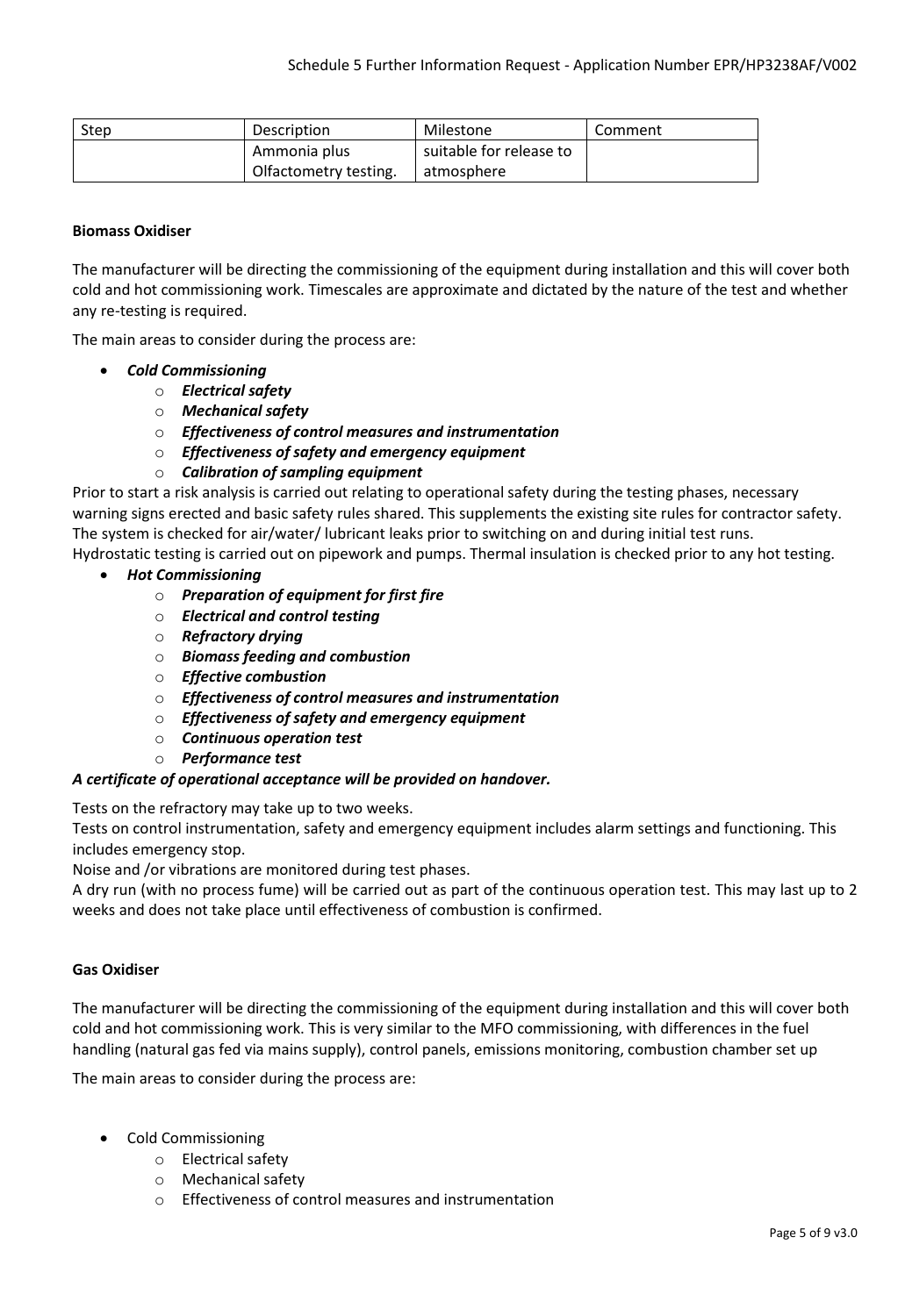- o Effectiveness of safety and emergency equipment
- o Calibration of sampling equipment

Prior to start a risk analysis is carried out relating to operational safety during the testing phases, necessary warning signs erected and basic safety rules shared. This supplements the existing site rules for contractor safety. The system is checked for air/water/ lubricant leaks prior to switching on and during initial test runs. Hydrostatic testing is carried out on pipework and pumps. Thermal insulation is checked prior to any hot testing.

- Hot Commissioning
	- o Preparation of equipment for first fire
	- o Electrical and control testing
	- o Refractory drying
	- o Fuel settings and combustion
	- o Effective combustion
	- o Effectiveness of control measures and instrumentation
	- o Effectiveness of safety and emergency equipment
	- o Continuous operation test
	- $\circ$  Performance test (Emission analysis of final exhaust O2, CO, CO2, NOx, using calibrated instruments)

Tests on the refractory may take up to two weeks.

Tests on control instrumentation, safety and emergency equipment includes alarm settings and functioning. This includes emergency stop.

Noise and /or vibrations are monitored during test phases.

A dry run (with no process fume) will be carried out as part of the continuous operation test. This may last up to 2 weeks and does not take place until effectiveness of combustion is confirmed.

#### **Post Commissioning**

The site set up for odour abatement and steam production needs to be flexible to ensure that the requirement for both is provided as efficiently and consistently as possible.

Steam production is an essential part of the processing of Animal By Products. If there is insufficient vapour to be processed in the thermal oxidiser(s) then steam production is reduced, hence additional steam needs to be made by the steam boiler(s). A certain amount of flexibility is required to manage changes in material type and switches from continuous to batch processing. This is a change from the continuous processing methods set up on the existing three lines and will need to be managed in a different way.

Given the differences in moisture content of the raw material, the condensers assist in a levelling out of the volume of process fume to be treated by the oxidisers. This is particularly important at start up and shut down, but is also used during a production run. Condenser units will continue to be used as required.

Operation of the thermal oxidisers is subject to an adequate supply of fuel, the supply of process fume and a requirement for steam. An air dispersion model was submitted on the basis of the 'worst case scenario' combination for estimation of potential air emissions.

The main duty is expected to be provided by the Multifuel oxidiser with support from the larger gas oxidiser as required. The order in which they come on line is dependent on the commissioning timetable.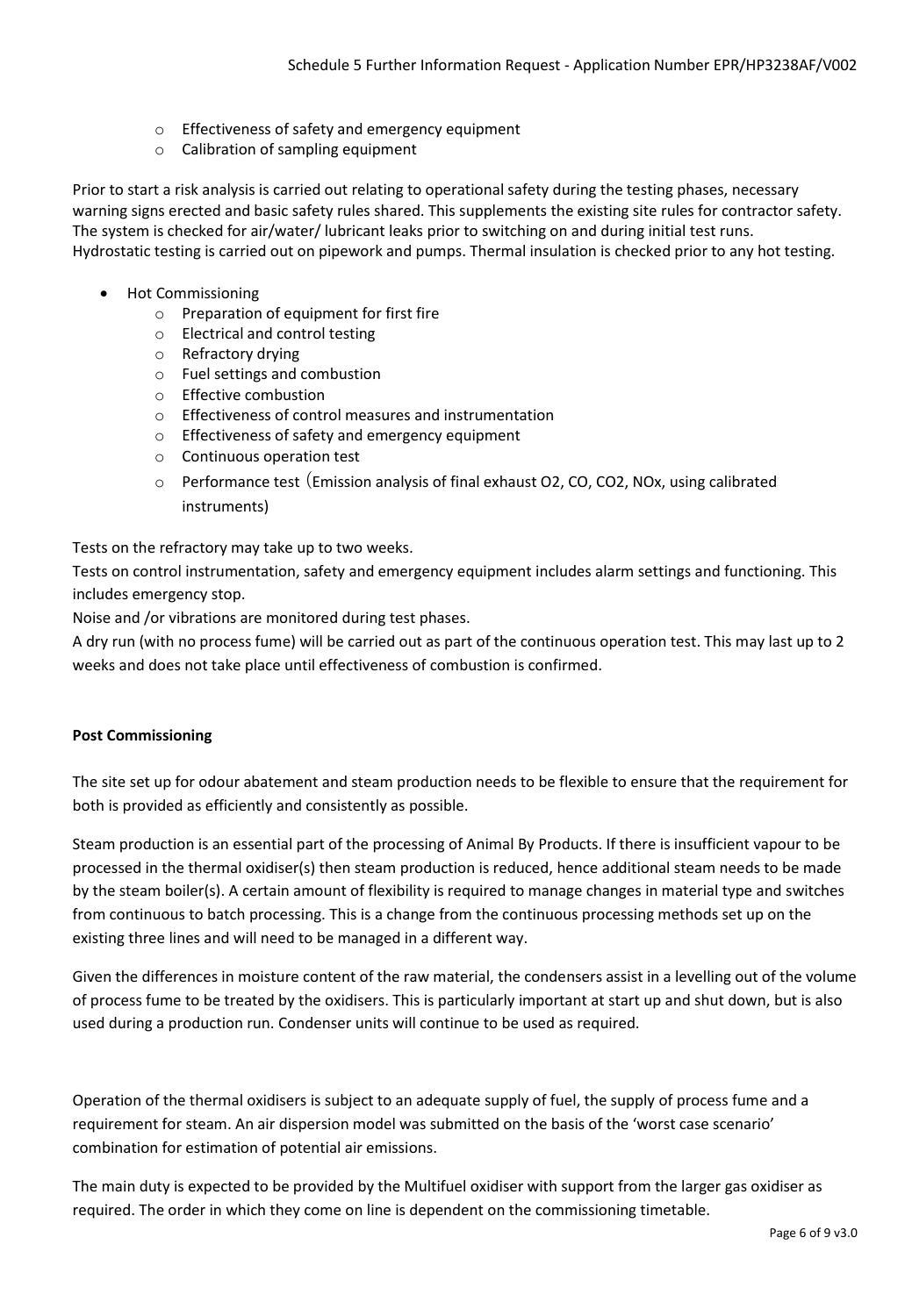# **Equipment Off Line**

When any unit is off line for an amount of time, it will be subject to a specific shut down procedure and a protocol to ensure care of the burner units and refractory - plus a maintenance inspection prior to re-use.

The existing oxidisers (Oxidisers 1 and 2 as listed in the permit) will be taken out of use, but not removed from site. The units will remain as a fall back for emergency use, should the main equipment fail or have to be taken out of service for a significant amount of time. This would be a significant emergency issue and may not arise during the expected lifetime of the equipment, in which case the units would be removed from site. Re-use will be subject to maintenance inspection and a re-commissioning of the key components.

The manufacturer has provided guidance for care and maintenance of plant while moth-balled and procedures for re-starting. A brief summary of these details are included as Appendix I and are part of the site maintenance procedures and SOPs.

The situation with this plant will be reviewed at periodic intervals.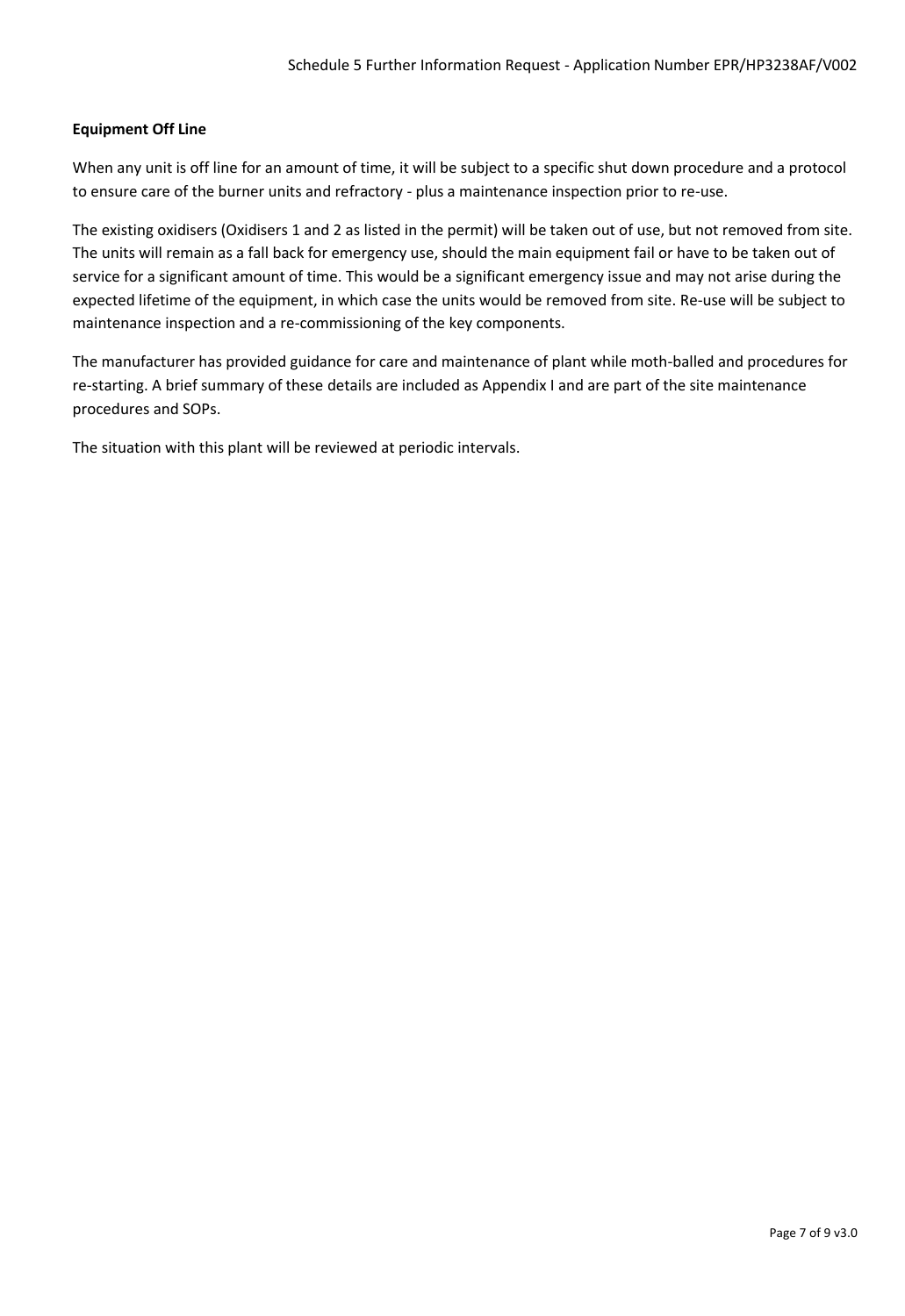# Appendix I - **SUMMARY OF MEASURES FOR MAINTAINING EQUIPMENT DURING AND POST EXTENDED SHUTDOWN PERIODS**

# **SCOPE**

Where the thermal oxidiser equipment is to be shut down and kept under 'moth balling' conditions it is most important to protect the waste heat boiler. The manufacturer has set out key points and these have been incorporated into a Standard Operating Procedure for the site engineering staff.

The amount of work required to re-start the equipment will depend on the length of time the plant has remained idle.

# **SHORT TERM SHUT DOWN (weeks)**

If the plant is to be off for a relatively short time (say a few weeks) between periods of normal work, then it would just be a case of shutting the plant down in the normal manner. The key action, to be reviewed in detail with the boiler water treatment supplier, will be to check and overdose the boiler shell water to protect it against corrosion due to oxygen attack.

This is done by increasing the residual oxygen scavenger present in the boiler shell water. The boiler water treatment specialist will advise on oxygen scavenger type and required dosage, as this varies between units.

The TDS setting can be lowered in advance to increase bottom blowdown rates and therefore get as much sludge out of the boiler before shut down as practicable. All valves on the boiler should then be shut once the boiler has been allowed to fully cool.

Restart would then follow normal procedures, making sure that all necessary valves on the boiler are opened (normal practice) and that the boiler water level is closely monitored and controlled by blowdown as the water temperature increases. This must be done slowly, allowing it to "*soak*" at low fire for a few hours before letting the burner reach full modulation and load.

# **EXTENDED PERIOD OF SHUTDOWN (months or longer)**

For an extended period of shut down it is more important to closely monitor the boiler and usual advice is to fully drain the boiler and store it dry.

**Note** – This method relates to burners using gas as fuel (as is the current situation). If firing on liquid fuel (such as tallow) then the fuel system and preheaters will be prepared for extended shut down by clearing fuel lines and cleaning burners, to protect vulnerable components from risk of corrosion at low temperatures.

# OXIDISER

The Oxidiser will be shut down in the normal manner and once the Oxidiser shut down cooling stops the fans, it should be allowed to fully cool. Then;-

- Shut off the natural gas system and check/clean all burner components. One of the chamber doors will be opened to inspect the chamber brickwork and to allow a reasonable flow of air through the plant to avoid condensation while it cools.
- The effluent isolating damper(s) to the shut down Oxidiser are fully closed and the damper seals are checked to make sure they are in good order. During the shut down the dampers will be checked for operation on demand, on a periodic basis.